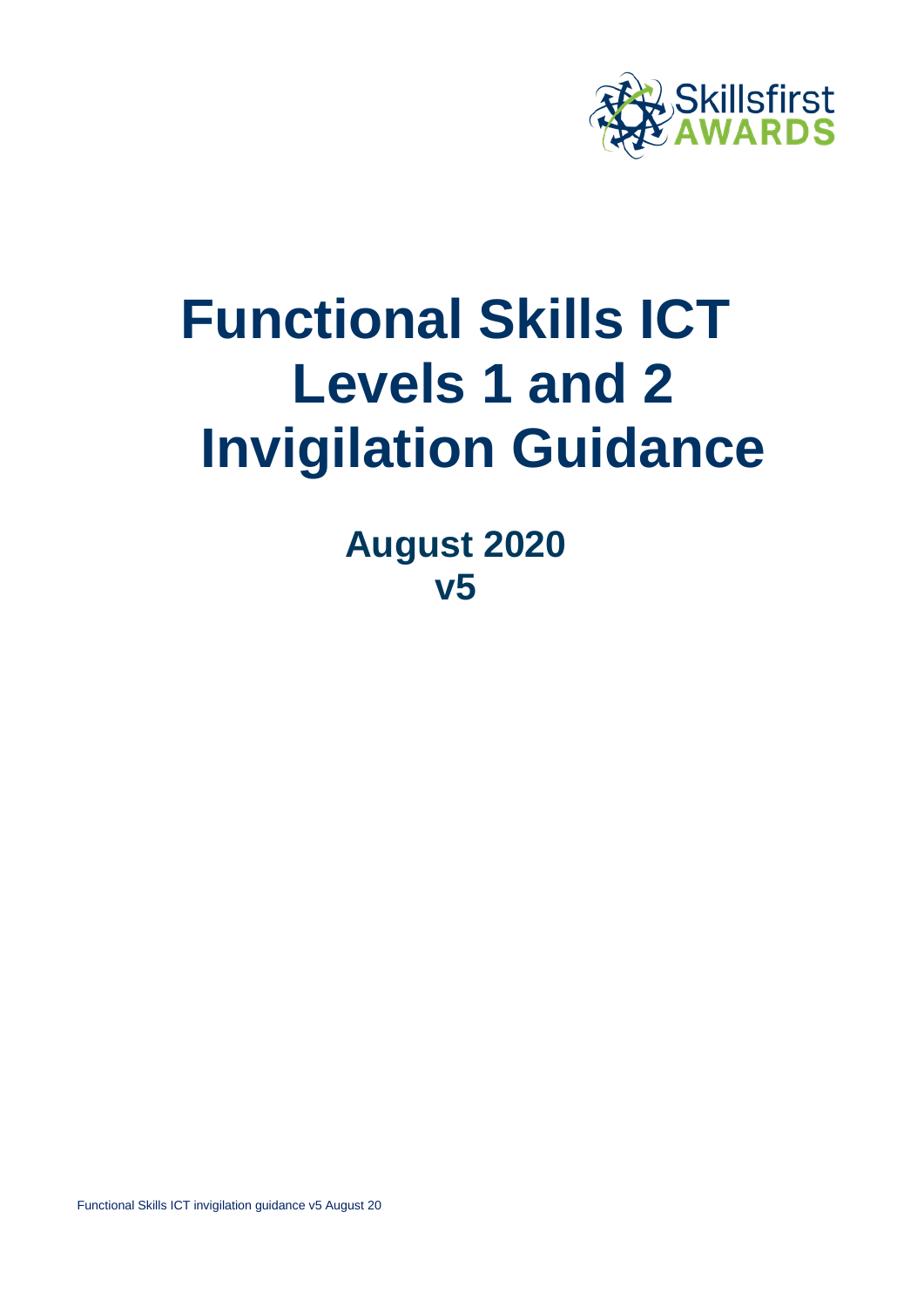All Functional Skills ICT exams are to be taken using Google Chrome, **not** Safe Exam Browser. This is to allow learners to minimise Google Chrome and work in the software needed to complete the tasks. Functional Skills ICT exams **must not** be taken in any other browser.

Google Chrome **must not** be closed at any point during a learners exam.

The URL required for learners to log in to the Functional Skills ICT exam is <https://player.xams.co.uk/clients/skillsfirst>

**Invigilators and learners must adhere to the following additional requirements when invigilating onscreen Functional Skills ICT exams.**

### **Before the exam**

**It is the invigilators responsibility to ensure that:**

- Google Chrome is installed on the machine prior to the exam
- learners are provided with the URL needed to log in to the exam (see above)
- previously used "dummy" email accounts have been cleared of previous learner data, before providing this account to another learner.
- **all** previous learners work (their answers) has been deleted from the computer on which the exam is going to be sat on, including any shared drives
- internet history of the web browser has been deleted from the computer on which the exam is going to be sat on
- "dummy" email accounts should be prepared and ready for learners to use during tasks where they are required to create an email. For example, [learner1@gmail.com,](mailto:learner1@gmail.com) [learner2@hotmail.com.](mailto:learner2@hotmail.com)

#### **The invigilator must also ensure learners are aware of the following:**

- Learners **must** read the onscreen instructions prior to starting the exam. This gives the learner guidance on how to download the resources they need in order to complete the exam, as well as how to upload their work for marking
- when saving work, learners should ensure that they have made a note of the file type (e.g. '.docx', '.xls', '.jpg') as the learner will need to select this when uploading their work to the exam
- learners **must** attach / upload **ALL** of their work (their answers) **BEFORE** they press 'FINISH'. If they do not do this, we will not have all of the information we need to mark their exam. We will be unable to upload any additional work once 'FINISH' is selected. This will mean the learner will not achieve the mark they deserve and could result in them having to re-sit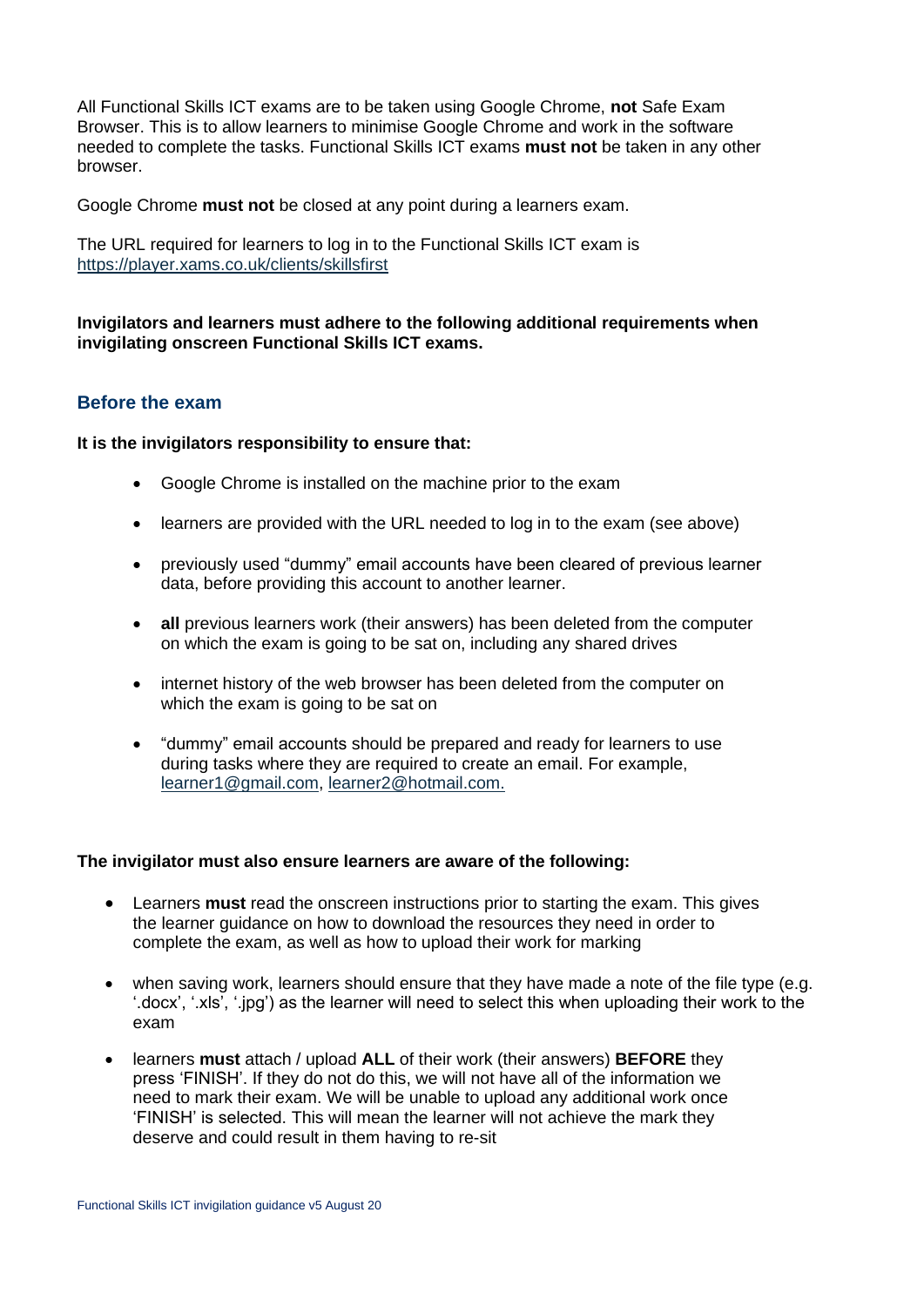- learners **must not** use their personal / business email accounts when attempting email related questions. Failure to abide by this, will result in the learners exam being void
- whilst Skillsfirst do not specify which software learners should use when answering the questions in the exam, they must not create work in software that is not commonly available to the public, or no longer supported by the manufacturer (i.e. Microsoft Works).

## **During the exam**

The duration of Functional Skills ICT examinations is 2 hours. The exam does carry an automatic timer for the 2 hour duration, however it is important to note, it is the invigilators responsibility to manage the time permitted for Section A and Section B.

**Learners must not spend any longer than 30 minutes on Section A** and **90 minutes on Section B**. All Functional Skills ICT exams will be monitored by Skillsfirst to ensure this guidance is adhered to. Should an exam be identified as not being compliant it will be voided, resulting in a fail.

Internet usage is required for Section A **only** and is **not permitted** for Section B.

When a learner proceeds to Section B, it is not necessary to disable internet access, however it is the invigilators responsibility to ensure that learners only have the internet open for the XAMS exam platform, and that no other tabs / windows are open at any time during Section B.

If Skillsfirst receives an alert identifying that more than one internet tab / window was open during Section B, the learners exam will be void, resulting in a fail and will be dealt with in line with Skillsfirst's Malpractice and Maladministration Policy, which can be located on our website [www.skillsfirst.co.uk.](http://www.skillsfirst.co.uk/)

A comfort break is **not** permitted between the two sections of the exam.

To check work has been attached to the learners' exam, learners should ensure that they double check that their file names are listed in the panel on the right-hand side of their screen (shown below).

| <b>Default</b>                    |
|-----------------------------------|
| Drop file here or click to upload |
| No uploaded files                 |
|                                   |

In the event that there is a problem with uploading the work, Skillsfirst should be contacted **immediately** on 0121 270 5100. Under no circumstances should the exam be left open on screen once the learner has left the room